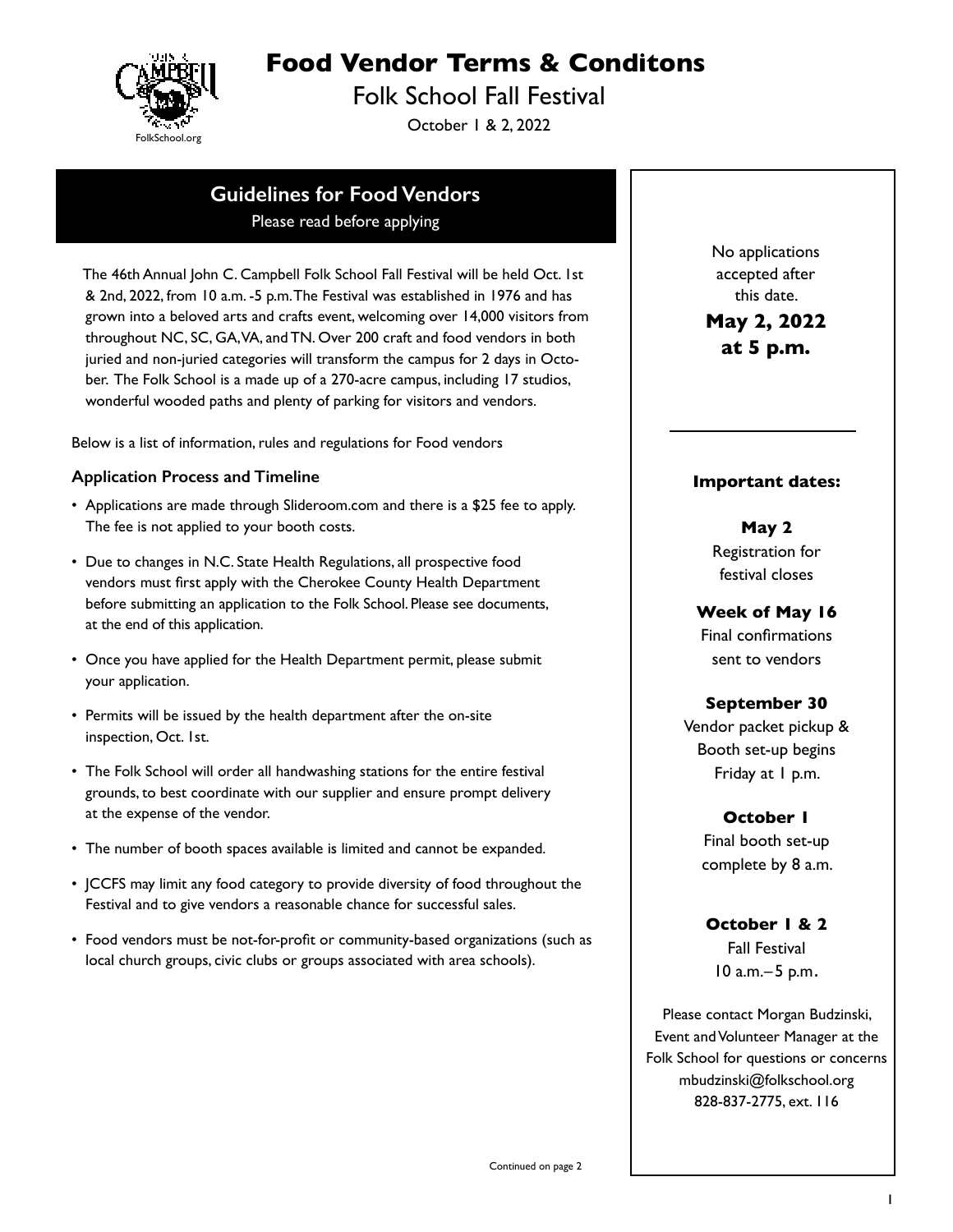# **Guidelines for Food Vendors, cont.**

### **Booth Spaces and Locations**

- Food Vendors are located in outdoor spaces and placed at various locations throughout the grounds. Booth size is 20' x 20.'
- The Folk School cannot guarantee any particular space assignment.
- For those who participate annually, please be aware that your booth location may change from year to year.
- Items displayed that are deemed detrimental to integrity of race, religion, political affiliation, or gender are not acceptable.

### **Vehicles**

- Please plan your operation so that it does not depend on having a car close to your booth, as vehicles are NOT ALLOWED in sales areas during Festival hours.
- You will be able to unload equipment before the Festival begins, and then park in Vendor Parking or Public Parking areas.
- You may come and go from Public Parking, but Vendor Parking is closed during Festival hours.

### **Food**

- For the success of each vendor and a pleasant experience for attendees, we strive to prevent duplication of food items at the Fall Festival and we require you to provide an exact listing of the food items you will serve.
- Please understand that you may sell only the food items that are listed on your application and approved by the Folk School upon confirmation. Food vendors will be asked to remove unapproved items.
- Alcoholic beverages are not permitted.
- We recommend the use of garden carts/wheelbarrows for replenishing stock from your parked vehicle.
- No solicitation of food items outside of assigned booth space.
- No open fires.
- No generators, refrigerators, or freezers allowed.
- Electrical load may not exceed a total of 20 amps (2400 watts). (i.e. a coffee maker pulls 1500 watts.)

# **Registration for Festival closes May 2, 2022 at 5 p.m.**

No applications accepted after this date.

# **Fees for Folk School Fall Festival Food Vendors:**

Booth Fee: \$250

Electricity: \$50 (Electricity load may not exceed 20 amps.) Hand Wash Station: \$60

### **Cancellation Policy**

There is no rain date for the Festival and it is considered a rain or shine event. Accepted vendors must cancel by July 1st to receive a full refund.

Cancelations made by August 1st will be refunded 50% of booth fee.

Cancelations made after August 1st will not receive a booth fee refund.

No Shows/No Calls will not receive a refund and will not be invited back for future festivals.